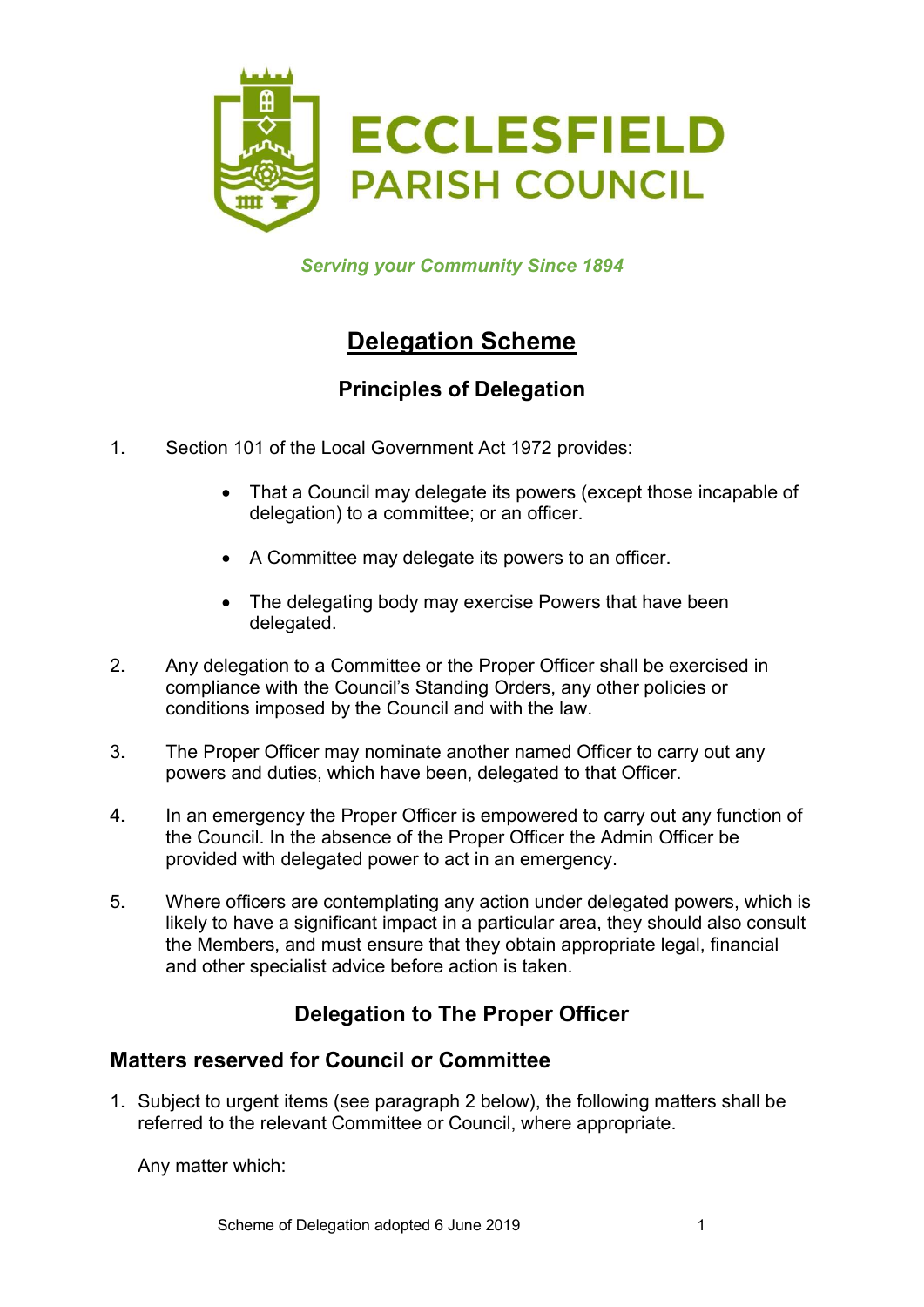- (a) requires a new policy; or
- (b) requires an alteration to an existing policy (other than a minor amendment); or
- (c) would be contrary to the policy framework; or
- (d) involves expenditure or a reduction in income, for which there is no sufficient budgetary provision;
- (e) is an issue of principle as determined by The Council; or
- (f) in the opinion of the Proper Officer, cannot in law or in accordance with the Standing Orders be decided by an Officer; or
- (g) upon which a Committee has requested a report; or
- (h) a Member has requested an item to be put on an agenda under Standing Orders; or
- (i) in the opinion of the officer concerned, should be determined by a Committee; or

#### Urgent Items

2. Matters of urgency, as determined by the Proper Officer (or in his/her absence another Officer) shall be delegated to the relevant officer in consultation with the Chairman and Vice-Chairman of the appropriate Committee subject to a report being made to the next meeting of the appropriate Committee.

### Authority to Act

- 3. Subject to those matters that are reserved for Committee (see paragraph 1 above) all members of staff shall be responsible and shall have delegated authority for the day-to-day operation and management of his/her department and of the Services and land for which he/she is responsible.
- 4. Any matter not reserved for Committee (i.e. any matter falling outside the criteria contained in paragraph 1 above) shall be regarded as falling within the day to day operation and management of the relevant department and shall be delegated to the appropriate member of staff and shall be exercised in accordance with the principles of delegation.
- 5. In the absence of the Proper Officer, the Admin Officer shall have the authority to sign and seal any official notices and documents on behalf of the Council.
- 6. The Proper Officer shall have authority to issue written authorisation to individual officers to act as the Council's authorised officers in the performance of their statutory or other duties.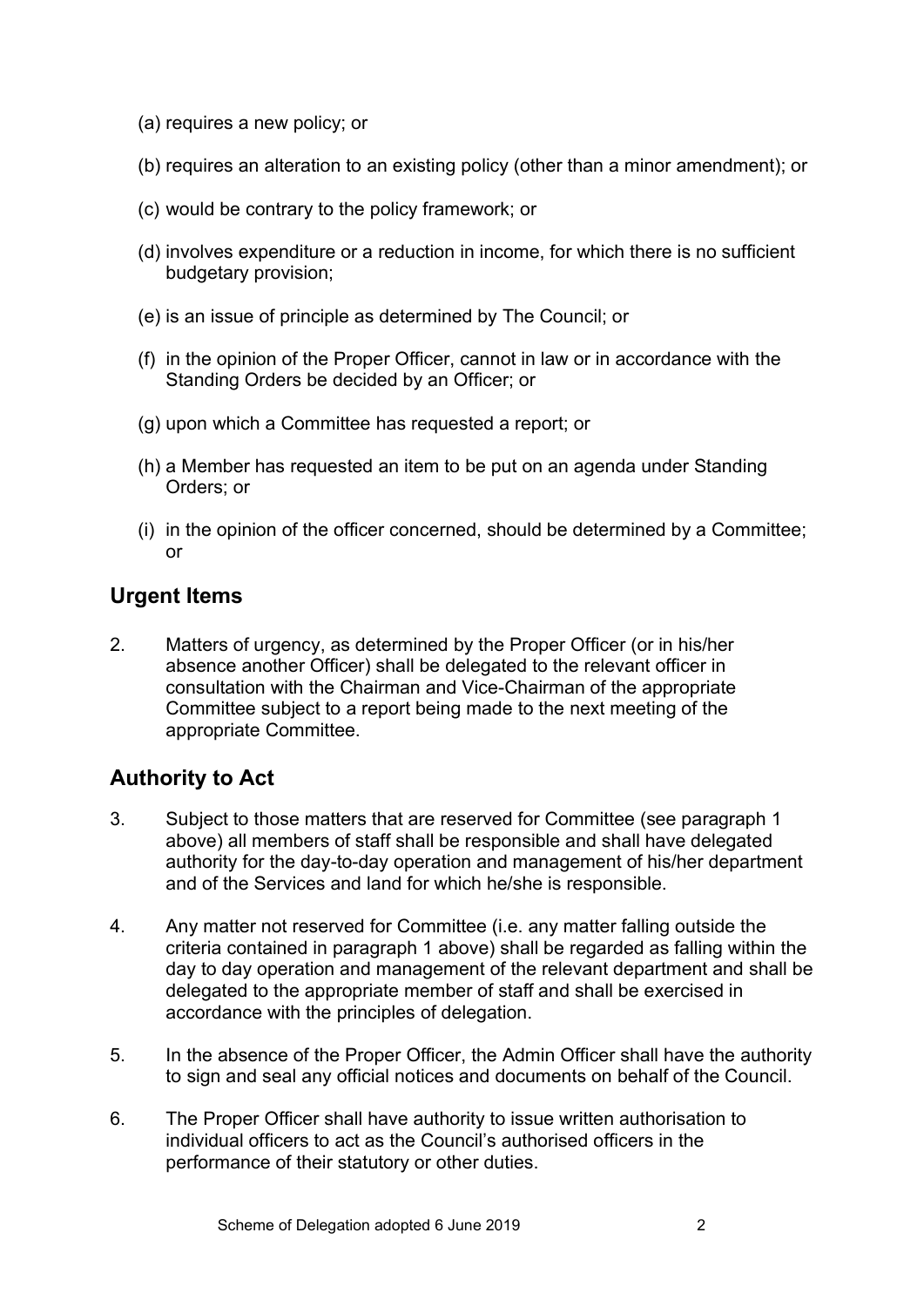- 7. Delegations to members of staff in respect of financial matters are set out in the Standing Orders and Financial Regulations.
- 8. Delegations to The Proper Officer in relation to the letting of contracts are set out in the Standing Orders.
- 9. Delegations to The Proper Officer in respect of land and premises are set out in the Standing Orders.
- 10. The Proper Officer shall also have delegated management authority for the following Services:
	- Central Resources
	- Media and Corporate Issues
	- Personnel
- 11. The Proper Officer shall be responsible for signing all the Council's Official Notices and for sealing Council documents.
- 12. The Proper Officer shall be the Proper Officer for any function of the Council in the absence of any other appointment as specified within this Delegation Scheme

#### Delegation to Committees

Each Committee has delegated authority to decide matters within their terms of reference **except** for the following matters, which are reserved for Council:

- To adopt and change the Standing Orders.
- To approve and adopt the Policy Framework.
- To approve and adopt the Budget.
- To determine the Council's Corporate Priorities.
- To appoint the Mayor and Deputy Mayor.
- To appoint Committee Chairmen and Vice-Chairmen.
- To agree and/or amend the terms of reference for Committees, deciding on their composition and making appointments to them.
- To adopt the schedule of meetings for the ensuing year.
- To consider the recommendations of any Remuneration Panel (where one is in existence) and adopt the level of allowances that can be claimed by Members of the Council in respect of authorised or approved duties.
- To make any decisions which would be contrary to the policy framework.
- To determine matters involving expenditure for which budget provision is not made or is exceeded.
- To determine matters which do not fall within the remit of any Committee.
- To determine matters affecting or likely to affect, another Committee or where consultation with or approval of that other Committee is required.
- To determine any matters referred to it by a Committee in accordance with Standing Orders.